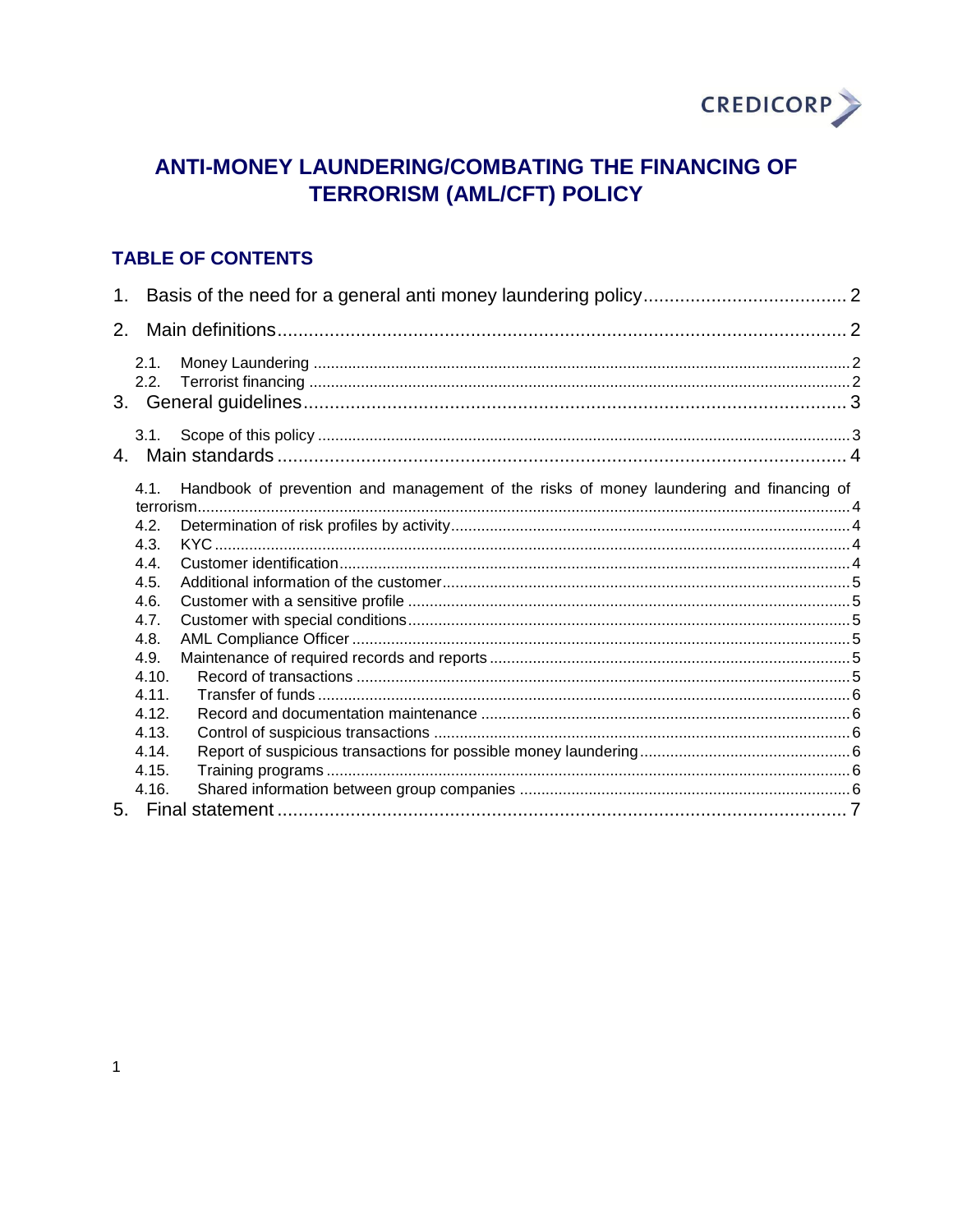

# <span id="page-1-0"></span>**1. Basis of the need for a general anti money laundering policy**

It should be acknowledged that, in an increasingly recurrent and worldwide manner, financial institutions, insurance companies and pension fund administrators are being used to grant legality to transactions and operations related to money laundering and financing of terrorism; In this regard, aware of the unfortunate consequences of these illegal acts, the international community has been adopting severe controls and penalties designed to combat such criminal activities. As a result of the last September  $11<sub>th</sub>$ , 2001attacks against the Twin Towers of New York, the US Government has adopted drastic actions against money laundering, as well as against the terrorist financing contained in the US Patriot Act of a supranational scope.

The main objective of this policy is to achieve that all the areas of the companies conforming the Credicorp Group assume the commitment to comply adequately the directives and regulations regarding the money laundering and terrorist financing prevention system.

## <span id="page-1-1"></span>**2. Main definitions**

### <span id="page-1-2"></span>**2.1. Money Laundering**

In general terms, it is the process of hiding or disquising the origin, receipt, existence, movement, destination, use and acquisition of capitals or movable or immovable property, as a result of an illegal activity, to make them appear legitimate.

Stages defining the activity are:

- a) Collection of money: physical reception of the money in cash, coming from illicit activities.
- b) Placement: Introduction in financial or non-financial institutions of cash coming from criminal activities.
- c) Mix with funds of legal money origin: making of successive financial transactions with illegal money by mixing it with legal money, to eliminate or to hinder monitoring of its track.
- d) Investment: conversion of illicit money in various kinds of assets: movable and immovable properties, securities and other financial assets or businesses facade, through the transfer of the laundered funds to legal organizations without apparent links with the organized crime.

The level of complexity in an Assets Laundering scheme is virtually endless and only limited by the creative imagination and the delinquent ability. A financial, insurance or pension funds administrators company can be used at any stage during the money laundering and the Terrorist Financing process; for this reason, any business of the Credicorp Group companies shall be protected from being used to legalize funds resulting from illegal activities.

## <span id="page-1-3"></span>**2.2. Terrorist financing**

The terrorist financing is the crime that is committed by any way, directly or indirectly, illegally and by choice, it provides and collects funds with the purpose of being used, or knowing that they will be used, wholly or partly to cause death or serious injuries to civilians, or any other person who is not participating actively hostilities in a war situation, when the purpose of such act is to intimidate a population or compel a good government or an international organization to perform or abstain from doing any act.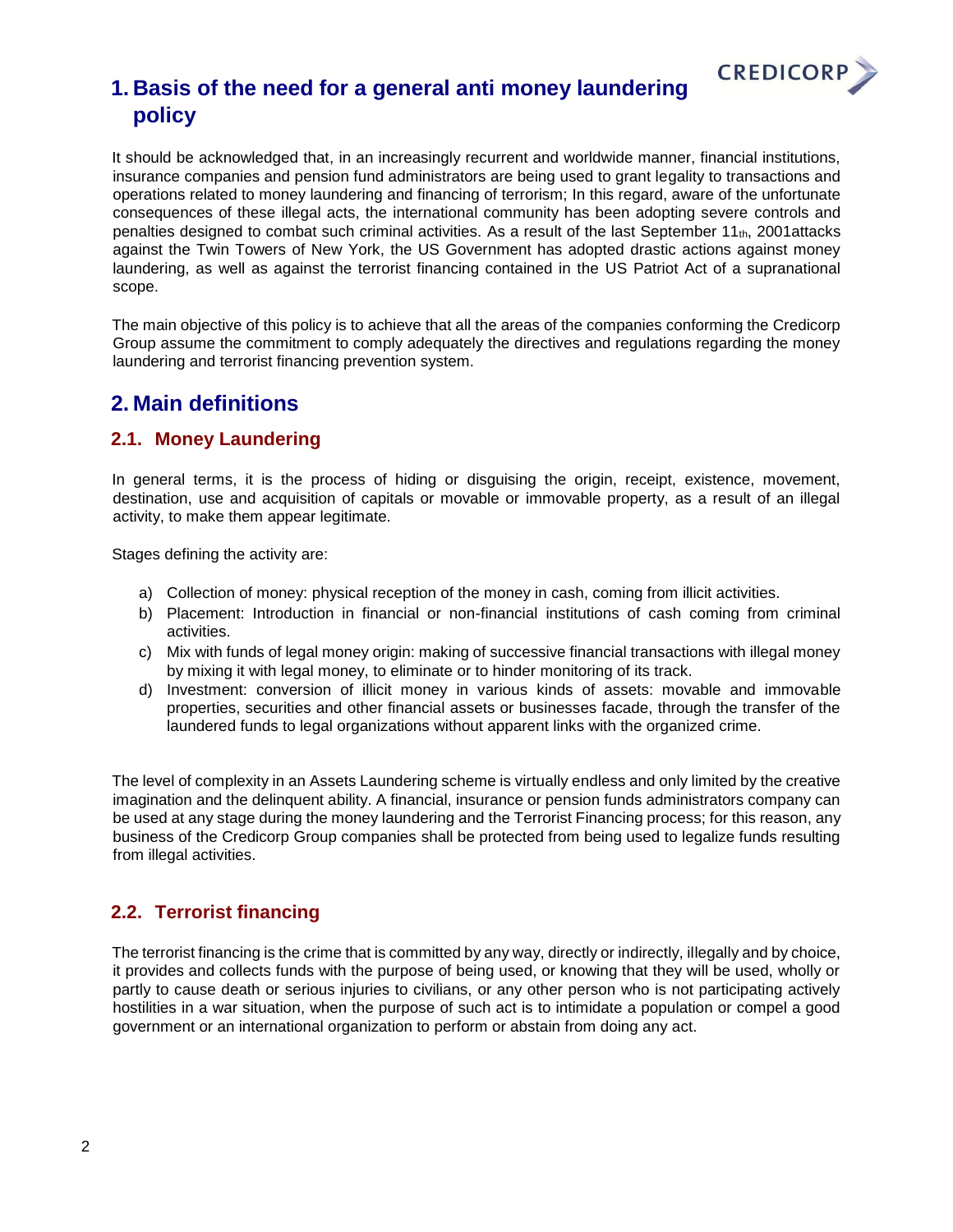

# <span id="page-2-0"></span>**3. General guidelines**

Anti-money laundering guidelines are as follows:

- a) The Credicorp Group shall ensure that all employees of its member companies have a high level of integrity, and that in the exercise of their functions apply the norms established in the system of prevention of laundering of assets and the financing of terrorism in each of their host countries.
- b) The employees of each of the companies of the Credicorp Group will not provide advice or other assistance to individuals who try to violate or prevent or comply with laws against money laundering and the financing of terrorism policies.
- c) Laws against money laundering and the financing of terrorism will not only apply to individuals seeking to legitimize funds from illegal activities, but also to financial institutions, insurance, managers of pension funds and the staff involved in such operations.
- d) The employees of each of the companies of the Credicorp Group having suspicions about certain operations and that they deliberately avoided investigating more thoroughly, wishing to remain on the sidelines, may be could be considered as accomplices by voluntary blindness within the scope of criminal laws against money laundering and financing of terrorism.
- e) The employees of each of the companies of the Credicorp Group identifying suspicious transactions related to money laundering and the financing of terrorism, shall report them to their AML Compliance Officer.
- f) The violation of laws against money laundering and the financing of terrorism may also lead to disqualifications of the liberty of the offender as well as the imposition of significant fines to the company, and it may be even cancel the operating license.
- g) The commercial activities of the companies of the Credicorp Group shall be protected to not be used in money laundering and financing of terrorism.
- h) All levels of the companies of the Credicorp Group shall adhere to the policy of 'Know your customer', 'Know your market', 'Know your employee' and 'correspondent know your bank'.
- i) Compliance Officers shall ensure that appropriate measures are taken by any operation described as suspicious and reports to be sent to the intended for that purpose and within the required deadlines respective governmental authorities.
- j) Compliance Officers shall ensure the strict application of legal provisions against money laundering and financing of terrorism.
- k) Failure to comply with this policy may result in the adoption of severe disciplinary measures and even cutting of the employment relationship for the employees of the companies of the Credicorp Group.

### <span id="page-2-1"></span>**3.1. Scope of this policy**

This policy involves to the following companies members of the Credicorp Group:

Banks, financial, micro financial, mortgage administrators, real estate companies, pension fund administrators; insurance companies, investment banking companies, financial services companies, wealth management companies and capital markets, securitization companies, fiduciary companies, brokerage firms. Also, branches and representative offices, of the companies that fit in the categories detailed above, and investment vehicles in which the policies apply.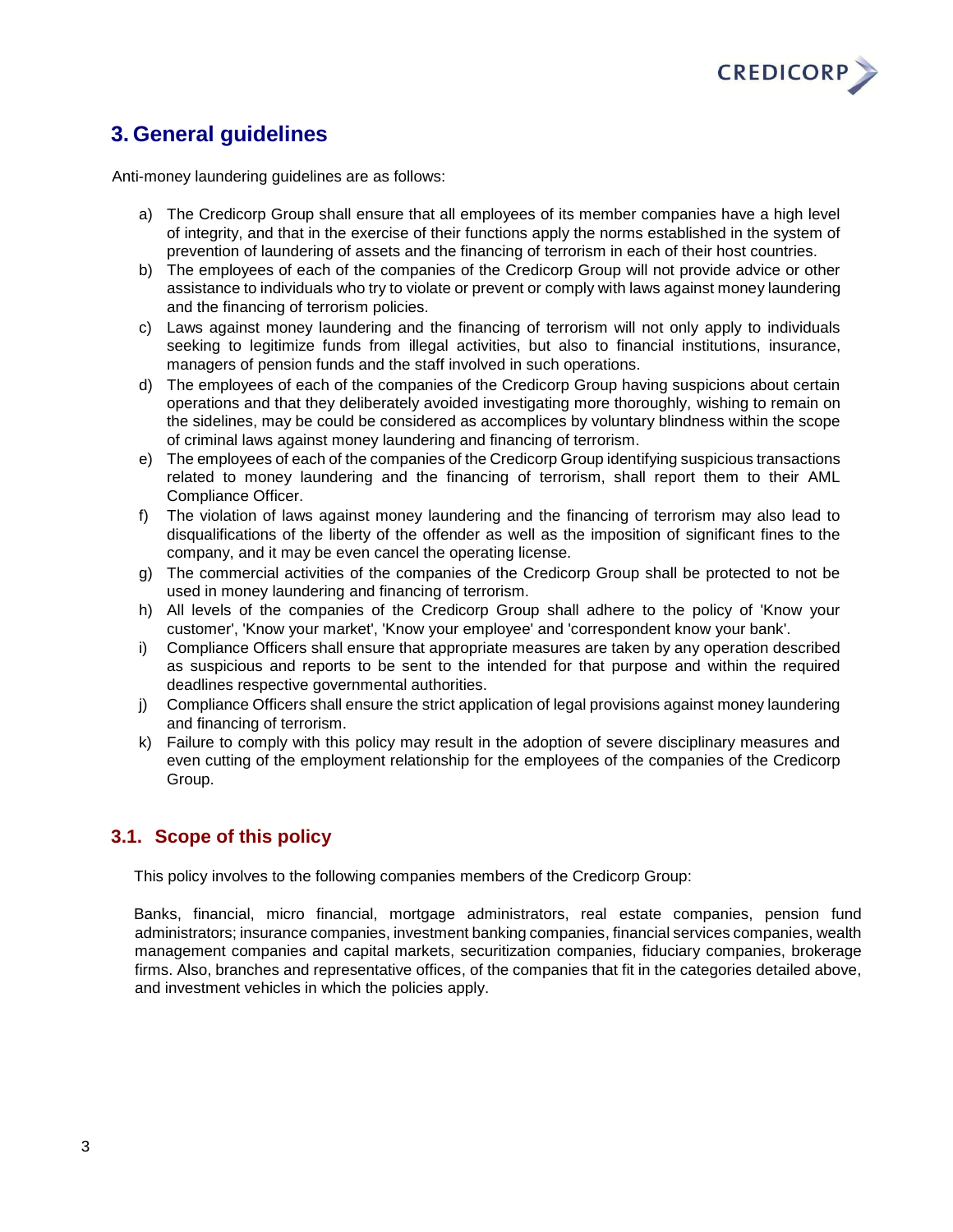## <span id="page-3-0"></span>**4. Main standards**



This policy establishes the minimum standards that shall be applied to the commercial activities of the Credicorp Group companies, regardless of the law of each home country, which they are obliged to fulfill.

#### <span id="page-3-1"></span>**4.1. Handbook of prevention and management of the risks of money laundering and financing of terrorism**

Each company of the Credicorp Group shall have a Handbook of prevention and management of the risks of money laundering and financing of terrorism, or as part of a common manual (BCP and local subsidiaries), which shall be updated whenever changes in the legislation or internal rules are produced.

#### <span id="page-3-2"></span>**4.2. Determination of risk profiles by activity**

Each company of the Credicorp Group shall be taken the following factors into account to assign the risk profiles:

- a) The different categories of customers (i.e. Type of business).
- b) The nature of the products and services provided.
- c) The expected use by the Customer of the products and services rendered.
- d) The location of the customers' businesses.

## <span id="page-3-3"></span>**4.3. KYC**

Each company of the Credicorp Group shall have internal policies and procedures regarding "Know your customer" to:

- a) Verify and document the true identity of the customers that establish a relation, open accounts or conduct significant transactions.
- b) Obtain and document any additional information on the customer based on the risk per activity.
- c) Make sure that no business transactions are carried out with companies or persons whose identities cannot be confirmed, failing to provide the required information or that provide false information or containing significant inconsistencies that cannot be satisfied after a further investigation.

#### <span id="page-3-4"></span>**4.4. Customer identification**

Each company of the Credicorp Group shall have internal policies and procedures regarding customer identification:

- a) In the case of natural persons the respective official identification document or any other reliable document shall be requested to verify the identity thereto.
- b) In the case of legal persons, the company's incorporation document and any information related to its main activity, address, chief executives, identification of the final beneficiary, among others.
- c) No account under a special name shall be opened (i.e. an account using a pseudonym or number instead of the real name of the customer, unless otherwise allowed by the Law of the home country of the company).
- d) Reasonable actions shall be taken to obtain information on the true identity of the person in whose name the relation is established or an account is opened or an operation is carried out.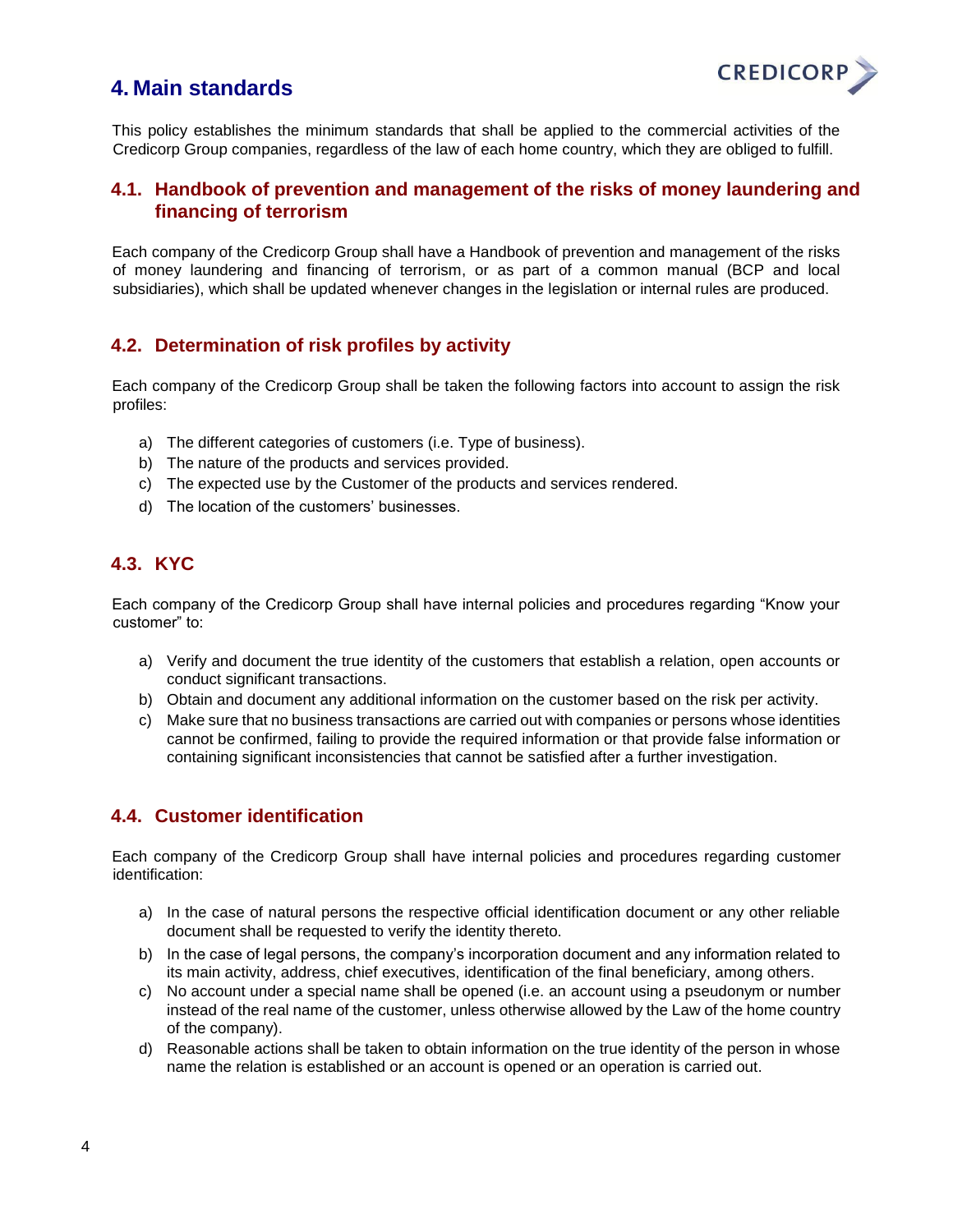

## <span id="page-4-0"></span>**4.5. Additional information of the customer**

Each company of the Credicorp Group shall have policies and procedures that specify the requirement of additional information to high-risk customers at the time of a relationship or to open an account, such as:

- a) Establish the source of funds of the client.
- b) Establish the source of the income and assets of the client.
- c) Establish the nature and extent of use expected by the customer of the goods and services (example: a transactional profile) and
- d) Confirm the information provided by the customer.

The information obtained from the customer at the time of the establishment of the relationship or to open the account, constitutes the "customer profile", which shall be kept up to date.

#### <span id="page-4-1"></span>**4.6. Customer with a sensitive profile**

Each company of the Credicorp Group, when identifying clients with a sensitive profile (under a reinforced AML regime), will proceed to apply the alerts or enhanced due diligence controls determined by the parent company of the Credicorp Group, in accordance with the provisions of the company's own regulations the countries in which these companies operate. These methodologies will be specified in the corresponding AML Policies.

#### <span id="page-4-2"></span>**4.7. Customer with special conditions**

Each company of the Credicorp Group, before accepting a client with special conditions, different from those with a sensitive profile, must request the documentation and / or the requirements defined by the Credicorp Group's parent company, in accordance with the provisions of the company's own regulations of the countries in which these companies operate. These methodologies will be specified in the corresponding AML Policies.

#### <span id="page-4-3"></span>**4.8. AML Compliance Officer**

Each company of the Credicorp Group shall have an AML Compliance Officer, appointed by the Board or equivalent body, according to the laws of the place where it is established.

The AML Compliance Officer will be responsible for monitoring the compliance of the system of prevention of the laundering of assets and the financing of terrorism, maintaining permanent contact with the AML Corporate Compliance Officer.

#### <span id="page-4-4"></span>**4.9. Maintenance of required records and reports**

Each company of the Credicorp Group shall establish policies and procedures to ensure the fulfillment of the Law and internal policies referred to the maintenance of the required records and reports.

#### <span id="page-4-5"></span>**4.10.Record of transactions**

Each company of the Credicorp Group shall establish policies and procedures to keep a record of and report, if relevant, any cash transactions, as required by the applicable laws in each country and according to this policy, developing and implementing control actions.

Likewise, each company of the Credicorp Group shall develop and implement suitable control actions to detect cash transactions which may be subject of a report, such as the structured transactions.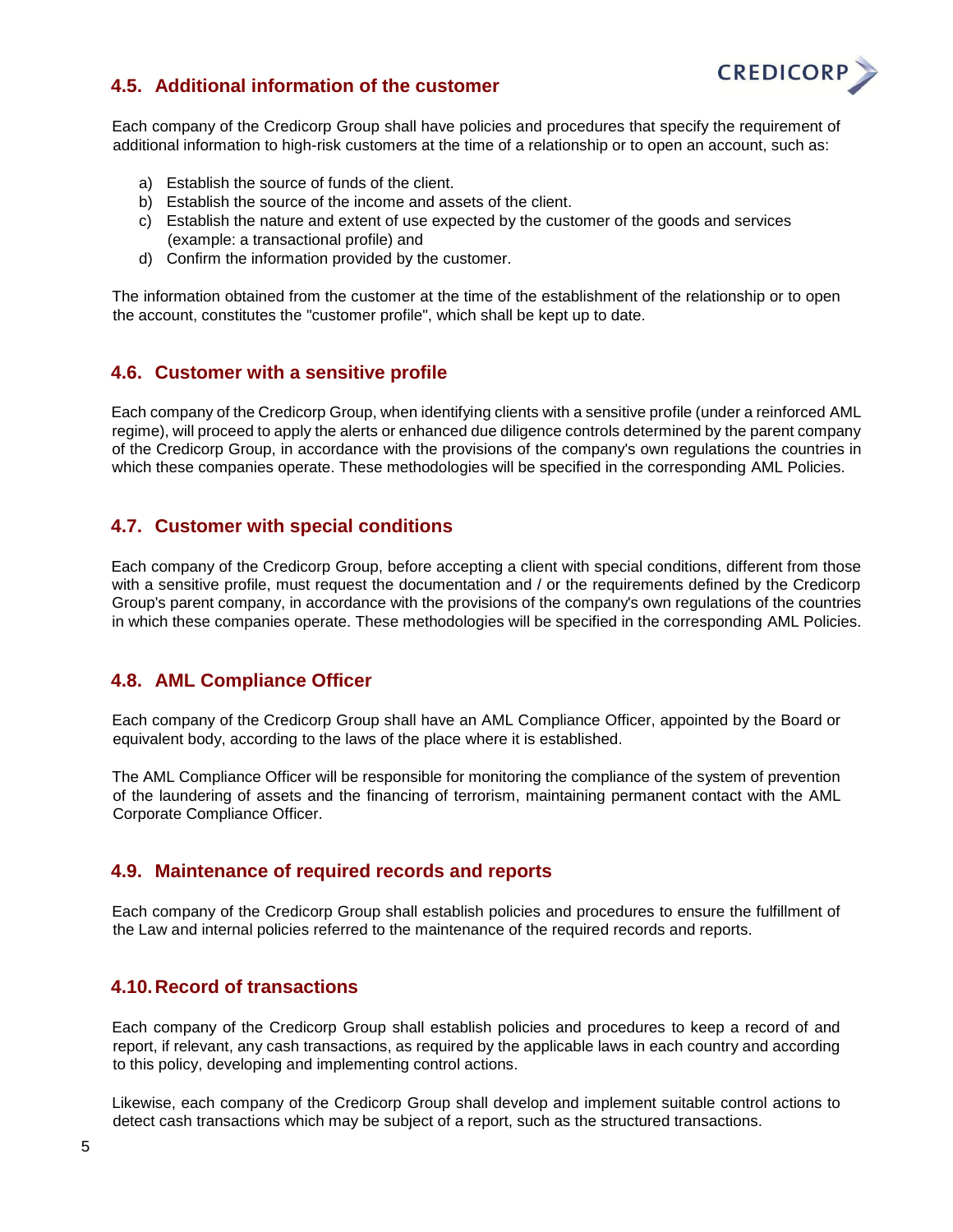

## <span id="page-5-0"></span>**4.11.Transfer of funds**

Each company of the Credicorp Group shall establish policies and procedures to ensure the fulfillment of the internal rules and regulations applicable to the transfer of funds, taking into consideration that such transactions are considered high-risk.

#### <span id="page-5-1"></span>**4.12.Record and documentation maintenance**

Each company of the Credicorp Group shall keep the documentation and record of the transactions carried out by their customers for the term established by the law of each home country of the Institution. In addition, they shall keep the following:

- a) Customers' profiles.
- b) Reports submitted to governmental authorities in relation to suspicious transactions of Customers for possible money laundering and terrorist financing.
- c) Reports of the training provided to the staff of the Institution.
- d) Any other document required by Law. All the retained information shall be kept in strict confidence and may not be disclosed to third persons.

#### <span id="page-5-2"></span>**4.13.Control of suspicious transactions**

All the employees of the Credicorp Group companies are obliged to promptly report to their Compliance Officer any unusual or suspicious transaction, for the corresponding evaluation and subsequent reporting by the Compliance Officer to the competent authorities, if appropriate.

#### <span id="page-5-3"></span>**4.14.Report of suspicious transactions for possible money laundering**

Each company of the Credicorp Group, once a transaction has been detected and qualified as suspicious by the Compliance Officer; it shall be reported to the authorities designated by Law. At this stage, the interruption of the commercial relation with the customer shall be evaluated.

#### <span id="page-5-4"></span>**4.15.Training programs**

Each company of the Credicorp Group shall:

- a) To give priority attention to the periodic training programs for their employees on the Money Laundering and Financing of Terrorism Prevention System.
- b) In the training courses, to consider the money laundering prevention law from each country and the recent trends on the subject, as well as the established anti-laundering internal policies and procedures.
- c) To keep a record of all the training courses carried out, including the date, names of each of the participants, hierarchical level and agency to which they belong.

#### <span id="page-5-5"></span>**4.16.Shared information between group companies**

Each company of the Credicorp Group, in accordance with the provisions of the current regulations of each country, shall share with the rest of the companies information related to money laundering issues through the AML Corporate Compliance Officer and their support teams, in order to ensure a mechanism of controls